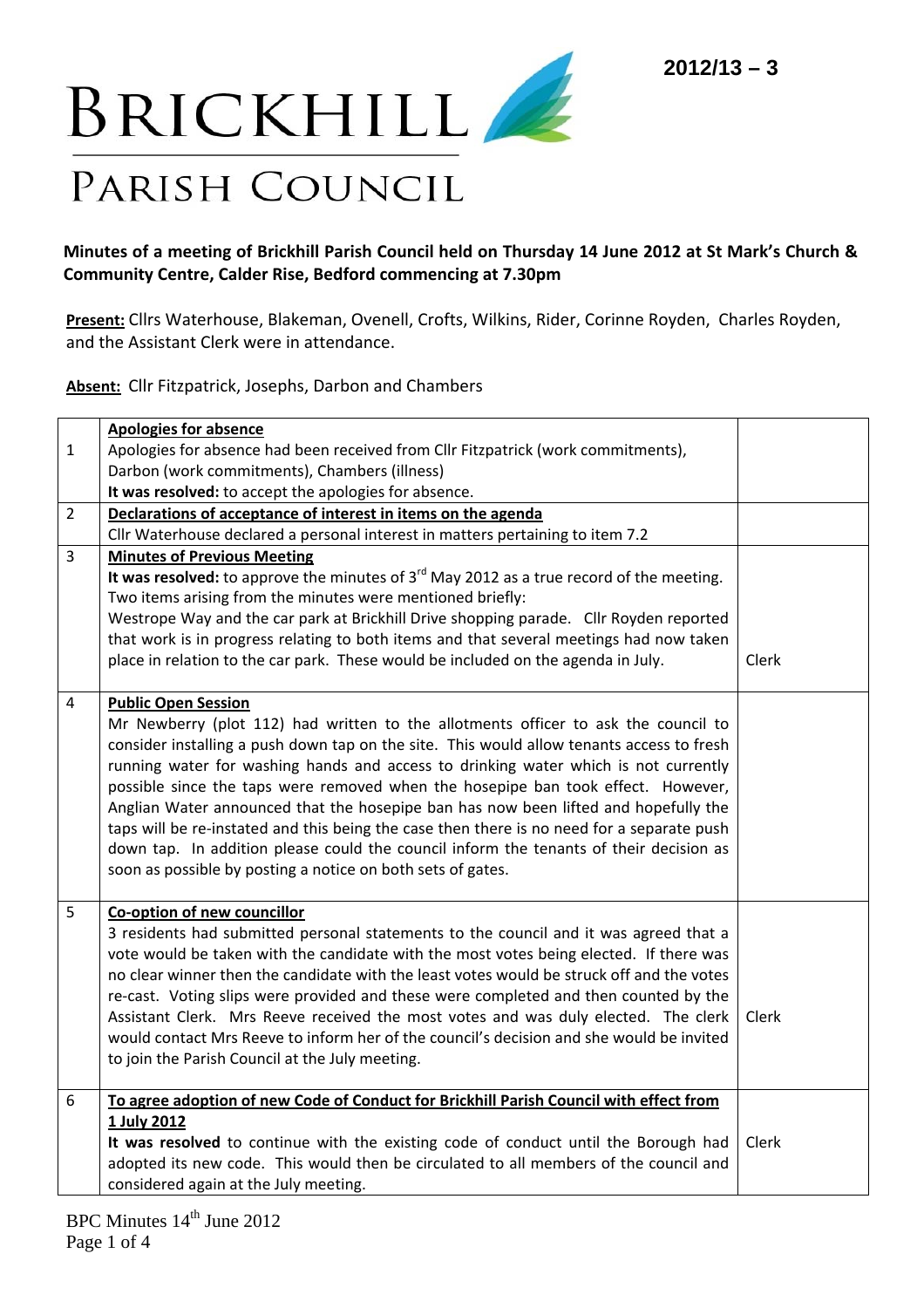| $\overline{7}$ | To note the following items of correspondence and respond if necessary:                                                                                                                                                                                                                                                                                                                                                                                                                                                                                                                                                                                                                                                                                                                                                                                                                                                                                                                                                                                          |                                                          |
|----------------|------------------------------------------------------------------------------------------------------------------------------------------------------------------------------------------------------------------------------------------------------------------------------------------------------------------------------------------------------------------------------------------------------------------------------------------------------------------------------------------------------------------------------------------------------------------------------------------------------------------------------------------------------------------------------------------------------------------------------------------------------------------------------------------------------------------------------------------------------------------------------------------------------------------------------------------------------------------------------------------------------------------------------------------------------------------|----------------------------------------------------------|
|                | Letter from Bedfordshire Police re PCSO post<br>The council noted the correspondence from the Chief Constable of Bedfordshire Police<br>which stated that there were no plans for a replacement PcSO in Brickhill. However, the<br>Clerk had recently received an email from Emma Kindred who was the new PcSO for<br>Brickhill with immediate effect. This news was well received by all members of the<br>council and it was resolved to invite PcSO Kindred to the July meeting.                                                                                                                                                                                                                                                                                                                                                                                                                                                                                                                                                                              | Clerk                                                    |
|                | Correspondence from Mr Newberry regarding the provision of a push down tap at the                                                                                                                                                                                                                                                                                                                                                                                                                                                                                                                                                                                                                                                                                                                                                                                                                                                                                                                                                                                |                                                          |
|                | allotments<br>There followed a brief discussion and it was noted that the hosepipe ban had today<br>been lifted by Anglian Water. It was noted that members of the council would have<br>supported Mr Newberry and installed a push down tap on the site but this was no longer<br>necessary as all the taps would be replaced on the site now that the hosepipe ban had<br>been lifted. Hopefully this work would be completed by early next week and notices<br>would be displayed to inform the tenants of this decision.                                                                                                                                                                                                                                                                                                                                                                                                                                                                                                                                     | <b>Assistant Clerk</b>                                   |
|                | The Assistant Clerk had also received a separate letter from Mr Celia plus a petition<br>regarding several issues relating to the management of the site.<br>These included:<br>Request for taps to wash hands and have access to fresh drinking water on site<br>Provision for blue badge holders to allow them to use hosepipes<br>$\bullet$<br>Request that Mr Aceto be allowed to keep his plots<br>$\bullet$                                                                                                                                                                                                                                                                                                                                                                                                                                                                                                                                                                                                                                                |                                                          |
|                | Members of the council were reminded that the current tenancy agreement states that if<br>a tenant is unable to work his plot then it must be handed back to the PC. The<br>Allotments Strategy outlines this but the council recognises that this must be properly<br>communicated to its tenants. All tenants had been informed about the publication of<br>the Allotments Strategy by newsletter when the strategy was first adopted.<br>The Chairman proposed that the Allotment Working Group meet on Monday 18 June to<br>look at the letter in more detail and draft a response. It was resolved to meet at the<br>Community Centre and Cllrs Waterhouse, Ovenell, Crofts and the Assistant Clerk would<br>attend. Following this meeting an allotments newsletter would be published and<br>circulated to all tenants which would explain the council's decisions relating to this<br>complaint.                                                                                                                                                         | Assistant Clerk,<br>Waterhouse,<br>Ovenell and<br>Crofts |
| 8              | To receive a report on the recent Jubilee event<br>The Assistant Clerk gave a brief verbal report on the event. The event was a great<br>success with several members of the public thanking her at the end of the event and<br>numerous emails had also been sent to the council offices. She thanked all the<br>volunteers for assisting on the day who had contributed to making the event so<br>successful. It was estimated that 1000 people attended the event throughout the day<br>which is the greatest number of attendees so far. The community centre were also<br>thanked for sponsoring the tea cups ride. The Chairman thanked all the volunteers and<br>in particular the Assistant Clerk who had organised the event and had remained on site<br>all day particularly as the event was held on a national Bank Holiday.<br>The council would consider when it would hold its next event and whether consideration<br>should be given to holding it at the weekend as this would allow more parents to attend<br>who otherwise might be at work. |                                                          |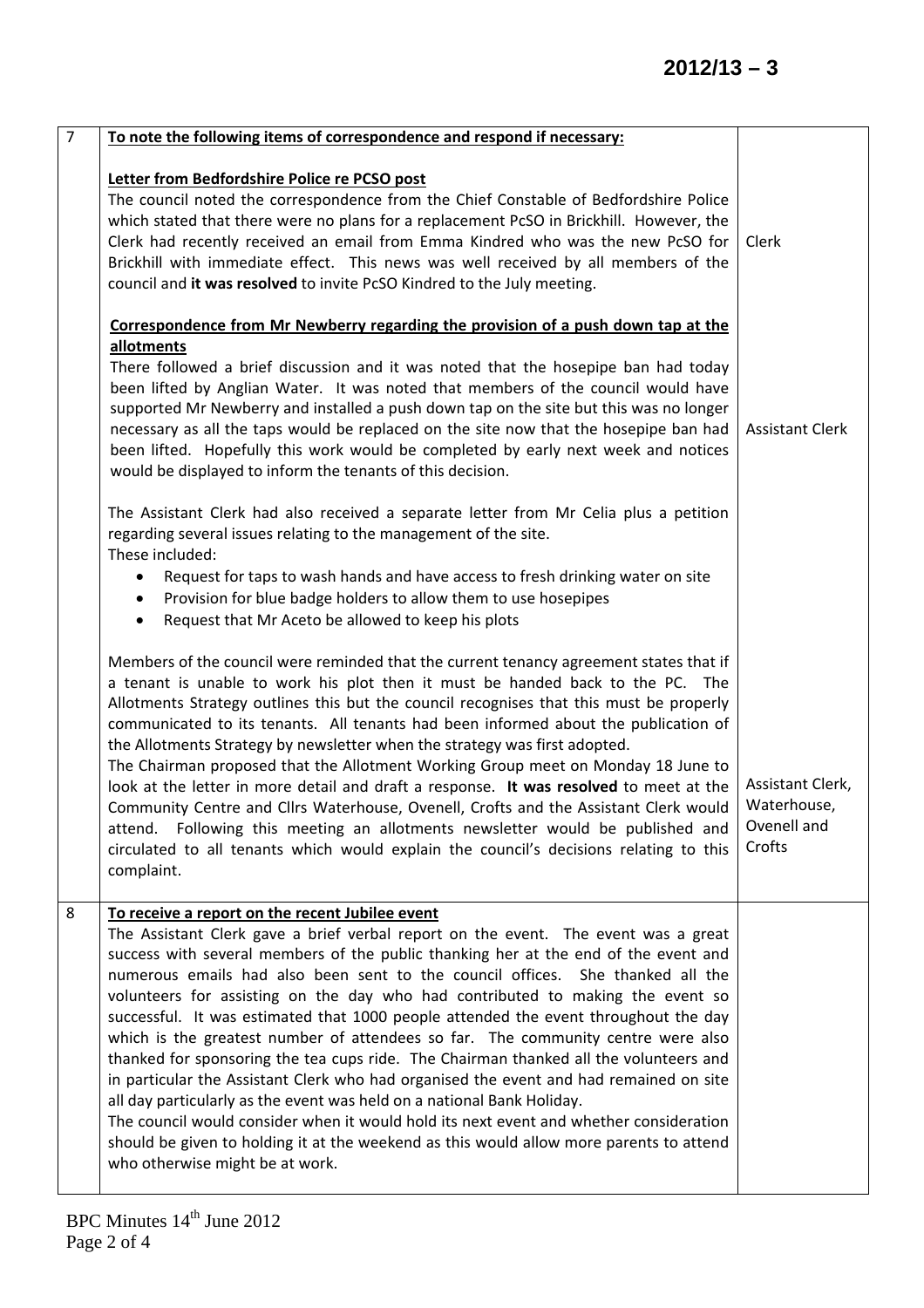| 9  |                          | To consider holding a Gardening Competition<br>hold a gardening competition this Summer. | Since the council were not entering Brickhill in Bloom perhaps the council might wish to<br>consider holding a gardening competition? There followed a brief discussion but it was<br>felt that the time involved in producing publicity material, dealing with enquiries and<br>judging was not proportionate to the number of entries received. It was resolved not to                                                                                                                                                                                                                                                                                                                                                          |                 |                        |
|----|--------------------------|------------------------------------------------------------------------------------------|-----------------------------------------------------------------------------------------------------------------------------------------------------------------------------------------------------------------------------------------------------------------------------------------------------------------------------------------------------------------------------------------------------------------------------------------------------------------------------------------------------------------------------------------------------------------------------------------------------------------------------------------------------------------------------------------------------------------------------------|-----------------|------------------------|
| 10 | footpath.                | To approve works required on Waveney Green                                               | Another section of the footpath was now in a very poor state of repair and had sunk in<br>several places. The area measured 144m <sup>2</sup> and a cost had been obtained directly from<br>Volker Highways at £5212 + VAT. Members of the council were advised that there was<br>approximately £1000 left in Reserves for the Green and £4500 left out of the allocated<br>yearly budget for Waveney Green. It was resolved to approve the works to repair the                                                                                                                                                                                                                                                                   |                 | <b>Assistant Clerk</b> |
|    |                          | and require no maintenance.                                                              | The Clerk had also requested the council replace the bench and purchase an additional<br>bin. Borough Councillors Rider and Royden offered to match fund the purchase of these<br>items and the council were advised they had a £1000 contingency budget which could be<br>used. However it was resolved not to purchase these items at the moment but that<br>consideration would be given later in the year when it was clearer what funds would be<br>left from the budget. It was also discussed that the type of bench should be carefully<br>considered as wooden benches required regular maintenance and consideration should<br>be given to alternatives such as those made from recycled plastic that last indefinitely |                 |                        |
|    | morning.                 |                                                                                          | During the summer months the Green was being used far more and in particular litter<br>was being left on a Friday evening. It was resolved to employ our litter picker for an<br>additional 1hr per week during the summer months to be carried out on Saturday                                                                                                                                                                                                                                                                                                                                                                                                                                                                   |                 | Clerk                  |
| 11 |                          | To receive an update following the Day of Action on 12 <sup>th</sup> June                | Borough Cllrs Rider and Royden reported that the day appeared to have been a success.<br>Several householders had smoke alarms fitted by the Fire Service and water saving<br>devices by Anglian Water. All the agencies involved were pleased with the response<br>from residents and said it was a very positive event. It was great to see so many agencies<br>working together providing local residents the opportunity to access their services.                                                                                                                                                                                                                                                                            |                 |                        |
| 12 | <b>Financial Matters</b> |                                                                                          |                                                                                                                                                                                                                                                                                                                                                                                                                                                                                                                                                                                                                                                                                                                                   |                 |                        |
|    | 1.                       | To approve the accounts for payment as follows:                                          |                                                                                                                                                                                                                                                                                                                                                                                                                                                                                                                                                                                                                                                                                                                                   |                 |                        |
|    | Ch No                    | Payee                                                                                    | <b>Details</b>                                                                                                                                                                                                                                                                                                                                                                                                                                                                                                                                                                                                                                                                                                                    | £               |                        |
|    | 459                      | St Marks Church                                                                          | Hall hire                                                                                                                                                                                                                                                                                                                                                                                                                                                                                                                                                                                                                                                                                                                         | 29.25           |                        |
|    | 460                      | Playsafety Ltd                                                                           | Annual Play inspection                                                                                                                                                                                                                                                                                                                                                                                                                                                                                                                                                                                                                                                                                                            | 100.80          |                        |
|    |                          |                                                                                          | Parish newsletter and Jubilee event                                                                                                                                                                                                                                                                                                                                                                                                                                                                                                                                                                                                                                                                                               |                 |                        |
|    | 461                      | <b>White Hart Press</b>                                                                  | leaflet costs                                                                                                                                                                                                                                                                                                                                                                                                                                                                                                                                                                                                                                                                                                                     | 700.00          |                        |
|    | 462                      | S Gumble                                                                                 | Balance for fairground rides                                                                                                                                                                                                                                                                                                                                                                                                                                                                                                                                                                                                                                                                                                      | 50.00           |                        |
|    |                          |                                                                                          | Krazy Kritters attraction for                                                                                                                                                                                                                                                                                                                                                                                                                                                                                                                                                                                                                                                                                                     |                 |                        |
|    | 463                      | K Doherty<br><b>Sport Support Services</b>                                               | Diamond Jubilee event<br>Balance for football target activity                                                                                                                                                                                                                                                                                                                                                                                                                                                                                                                                                                                                                                                                     | 250.00<br>18.00 |                        |
|    | 464<br>465               | Sundorne Bouncy                                                                          | Balance for bouncy castles                                                                                                                                                                                                                                                                                                                                                                                                                                                                                                                                                                                                                                                                                                        | 20.00           |                        |
|    |                          |                                                                                          |                                                                                                                                                                                                                                                                                                                                                                                                                                                                                                                                                                                                                                                                                                                                   |                 |                        |

 $\overline{\phantom{a}}$ 

 $\mathbf{r}$